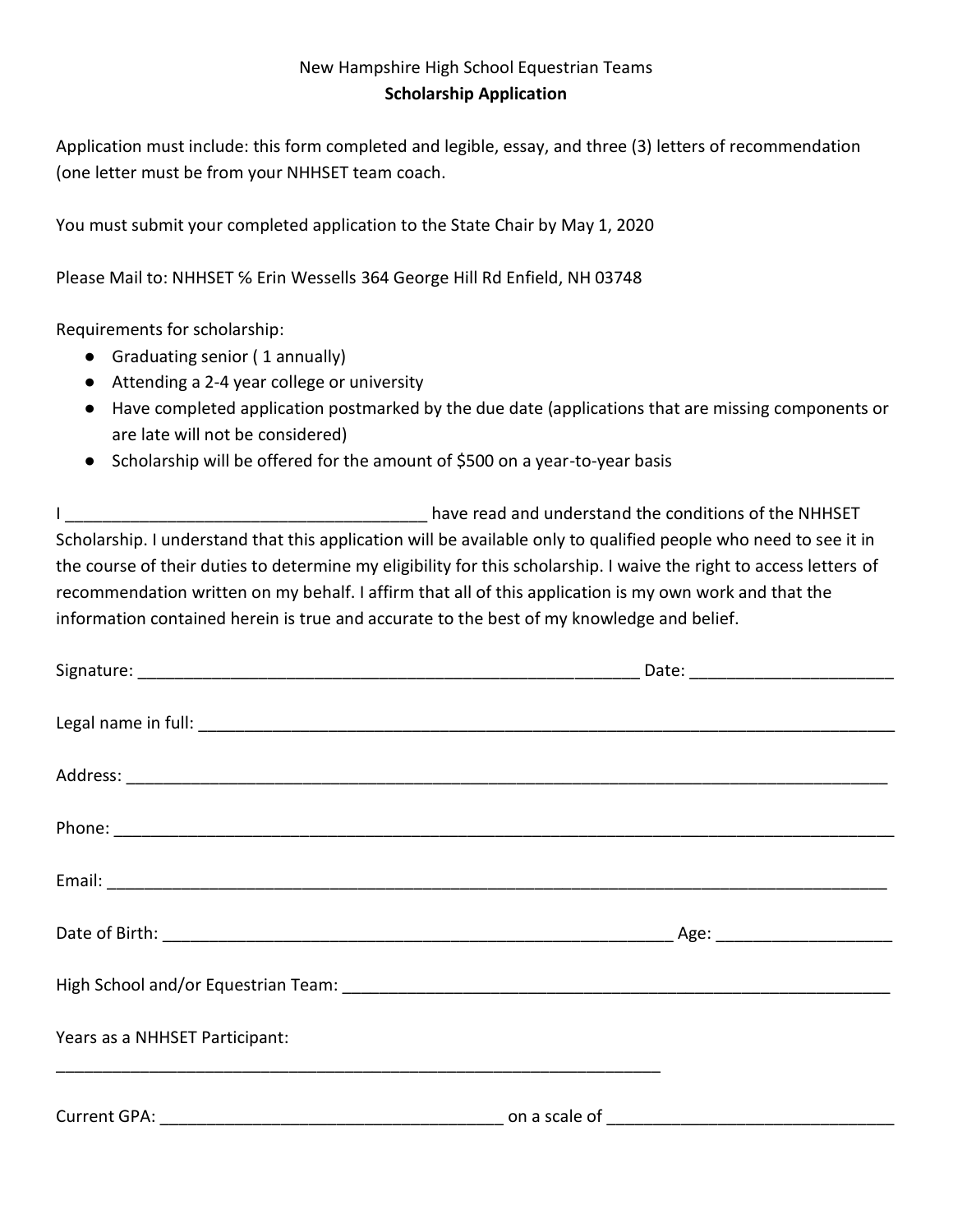University or College Attending:

Expected year of Graduation: \_\_\_\_\_\_\_\_\_\_\_ Expected degree earned: \_\_\_\_\_\_\_\_\_\_\_\_\_\_\_\_\_\_\_\_\_\_\_\_\_\_\_\_\_\_\_\_\_

\_\_\_\_\_\_\_\_\_\_\_\_\_\_\_\_\_\_\_\_\_\_\_\_\_\_\_\_\_\_\_\_\_\_\_\_\_\_\_\_\_\_\_\_\_\_\_\_\_\_\_\_\_\_\_\_\_\_\_\_\_\_\_\_

1. List high school activities (school government, sports, publications, school-sponsored community service programs, student-faculty communities, arts, music etc.)

2. List public service and community activities (environmental protection/conservation, advocacy activities, work with religious organizations, etc.)

3. List part-time and full-time jobs during high school:

4. List awards, scholarships, publications or special recognition you have received

5. Describe the most rewarding NHHSET experience you have had to date: ( How did this make you a better equestrian?)

6. Describe an experience you had during a NHHSET show where something did not go as planned and how you overcame the situation. (How did this make you a better equestrian?) Example: You had two refusals in your equitation over fences class at the first show, but at the second show you had a clean round.